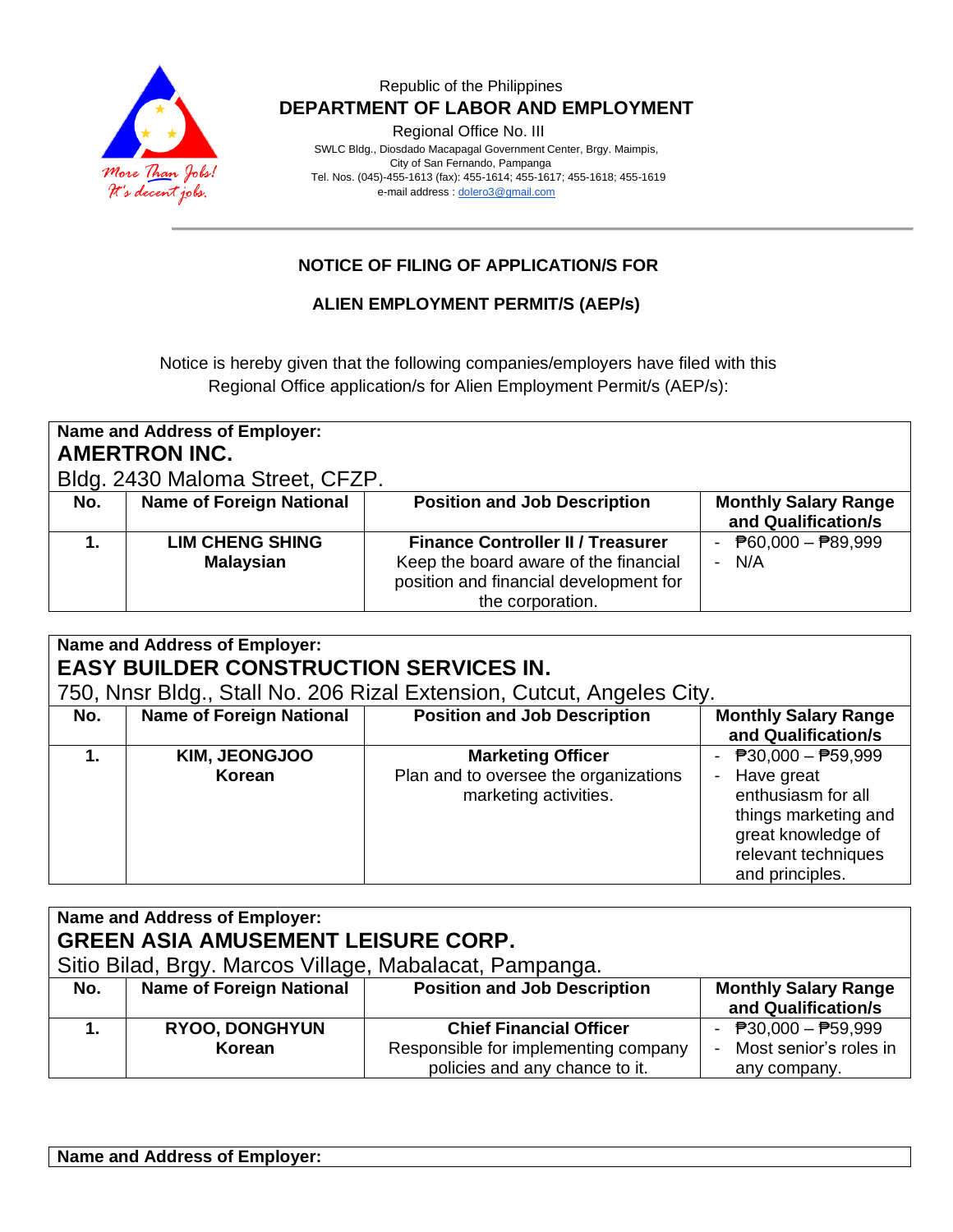

Regional Office No. III

SWLC Bldg., Diosdado Macapagal Government Center, Brgy. Maimpis,

 City of San Fernando, Pampanga Tel. Nos. (045)-455-1613 (fax): 455-1614; 455-1617; 455-1618; 455-1619

e-mail address [: dolero3@gmail.com](mailto:dolero3@gmail.com)

#### **NWOW INTERNATIONAL TRADING CORP. Purok 4, Brgy. San Roque Bitas, Arayat, Pampanga. No. Name of Foreign National Position and Job Description | Monthly Salary Range and Qualification/s 1. MU, XIN Chinese Plant Manager** Increase production, assets capacity and flexibility while minimizing unnecessary cost and maintain current quality standards.  $\overline{P}30,000 - \overline{P}59,999$ At least 1-year experience in Electric Vehicle industry.

| Name and Address of Employer:<br>NEW HOPE CENTRAL LUZON AGRICULTURE INC.<br>Centro Sto Niño San Simon, Pampanga. |                                 |                                                                           |                                                                                                                   |  |
|------------------------------------------------------------------------------------------------------------------|---------------------------------|---------------------------------------------------------------------------|-------------------------------------------------------------------------------------------------------------------|--|
| No.                                                                                                              | <b>Name of Foreign National</b> | <b>Position and Job Description</b>                                       | <b>Monthly Salary Range</b><br>and Qualification/s                                                                |  |
|                                                                                                                  | LIU, JIE<br><b>Chinese</b>      | <b>Finance Manager</b><br>Oversee financial management of the<br>company. | - $P30,000 - P59,999$<br>Multilingual<br>(Mandarin & English)<br>Bachelor's Degree in<br>financial<br>management. |  |

# **Name and Address of Employer: TWISTRESOURCES INC. Office Center 07A, B, K, L, G-2 and I Berthaphil III Clark Center, Jose Abad Santos Ave., CFZP. No. Name of Foreign National Position and Job Description | Monthly Salary Range and Qualification/s**

|                       |                                          | and Qualification/s                          |
|-----------------------|------------------------------------------|----------------------------------------------|
| <b>NAIDU, ARAVIND</b> | <b>VP / Chief Technology Officer</b>     | - $\overline{P}90,000 - \overline{P}149,999$ |
| <b>Australian</b>     | Overseeing the development &             | N/A                                          |
|                       | dissemination of technology for external |                                              |
|                       | customers.                               |                                              |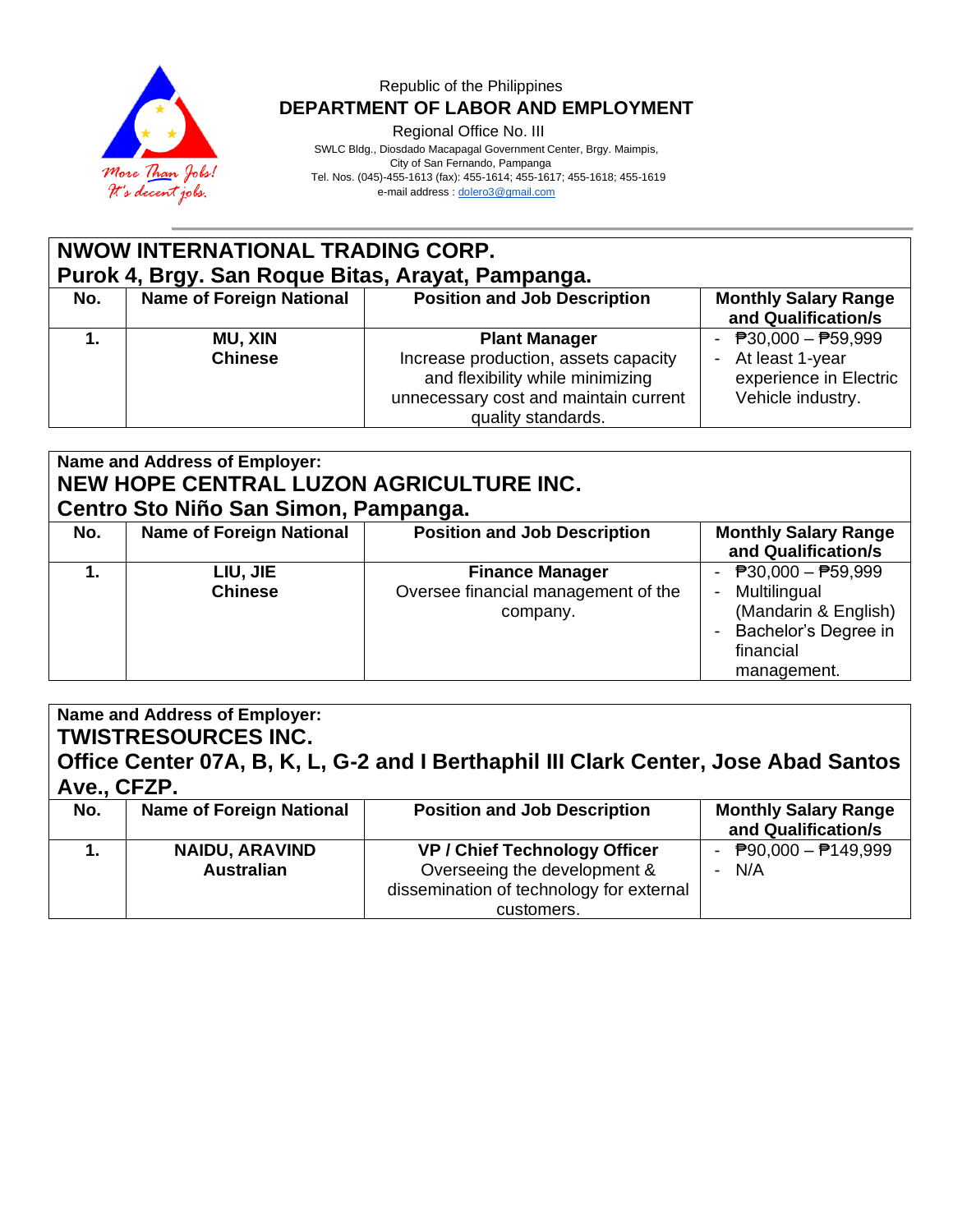

Regional Office No. III

 SWLC Bldg., Diosdado Macapagal Government Center, Brgy. Maimpis, City of San Fernando, Pampanga Tel. Nos. (045)-455-1613 (fax): 455-1614; 455-1617; 455-1618; 455-1619 e-mail address [: dolero3@gmail.com](mailto:dolero3@gmail.com)

# **Name and Address of Employer: SHANGHAI ELECTRIC POWER CONSTRUCTION PHILIPPINE CORPORATION. GNPower Compound, Brgy. Alas-Asin, mariveles, Bataan.**

| No. | <b>Name of Foreign National</b>           | <b>Position and Job Description</b>                                                                                                          | <b>Monthly Salary Range</b><br>and Qualification/s                                                                          |
|-----|-------------------------------------------|----------------------------------------------------------------------------------------------------------------------------------------------|-----------------------------------------------------------------------------------------------------------------------------|
| 1.  | <b>WANG, ZHIZHONG</b><br><b>Chinese</b>   | <b>Construction Planner</b><br>Ensuring that project are completed on<br>time and within budget.                                             | - $P30,000 - P59,999$<br>Working knowledge<br>in the assigned<br>position for over a<br>year.                               |
| 2.  | LI, HAO<br><b>Chinese</b>                 | <b>Pipeline Installation Specialist</b><br>Overseeing the construction and<br>installation process of pipeline<br>infrastructure and system. | $\overline{P}30,000 - \overline{P}59,999$<br>Working knowledge<br>in the assigned<br>position for over a<br>year.           |
| 3.  | <b>ZHAO, SHUANGFENG</b><br><b>Chinese</b> | <b>Construction Cost Estimator</b><br>Prepares and estimates budget costs<br>for construction.                                               | $\overline{P}30,000 - \overline{P}59,999$<br>Working knowledge<br>in the assigned<br>position for over a<br>year.           |
| 4.  | LIAN, HUI<br><b>Chinese</b>               | <b>Health and Safety Specialist</b><br>Responsible for designing policies and<br>procedures.                                                 | $\overline{P}30,000 - \overline{P}59,999$<br>$\sim$<br>Working knowledge<br>in the assigned<br>position for over a<br>year. |
| 5.  | LU, YUAN<br><b>Chinese</b>                | <b>Purchasing Officer</b><br>Research and negotiate the best price<br>and quality for the supply needs.                                      | $\overline{P}30,000 - \overline{P}59,999$<br>Working knowledge<br>in the assigned<br>position for over a<br>year.           |
| 6.  | <b>TANG, WEI</b><br><b>Chinese</b>        | <b>Construction Planner</b><br>Ensuring that project are completed on<br>time and within budget.                                             | $\overline{P}30,000 - \overline{P}59,999$<br>Working knowledge<br>in the assigned<br>position for over a<br>year.           |
| 7.  | ZHU, HUIQI<br><b>Chinese</b>              | <b>Health and Safety Specialist</b><br>Responsible for designing policies and<br>procedures.                                                 | $\overline{P}30,000 - \overline{P}59,999$<br>Working knowledge<br>in the assigned<br>position for over a<br>year.           |
| 8.  | <b>TAO, SHIPING</b><br><b>Chinese</b>     | <b>Power Plant Structural Specialist</b><br>Advance knowledge of construction<br>methods, materials, and legal<br>regulations.               | $\overline{P}30,000 - \overline{P}59,999$<br>Working knowledge<br>in the assigned<br>position for over a<br>year.           |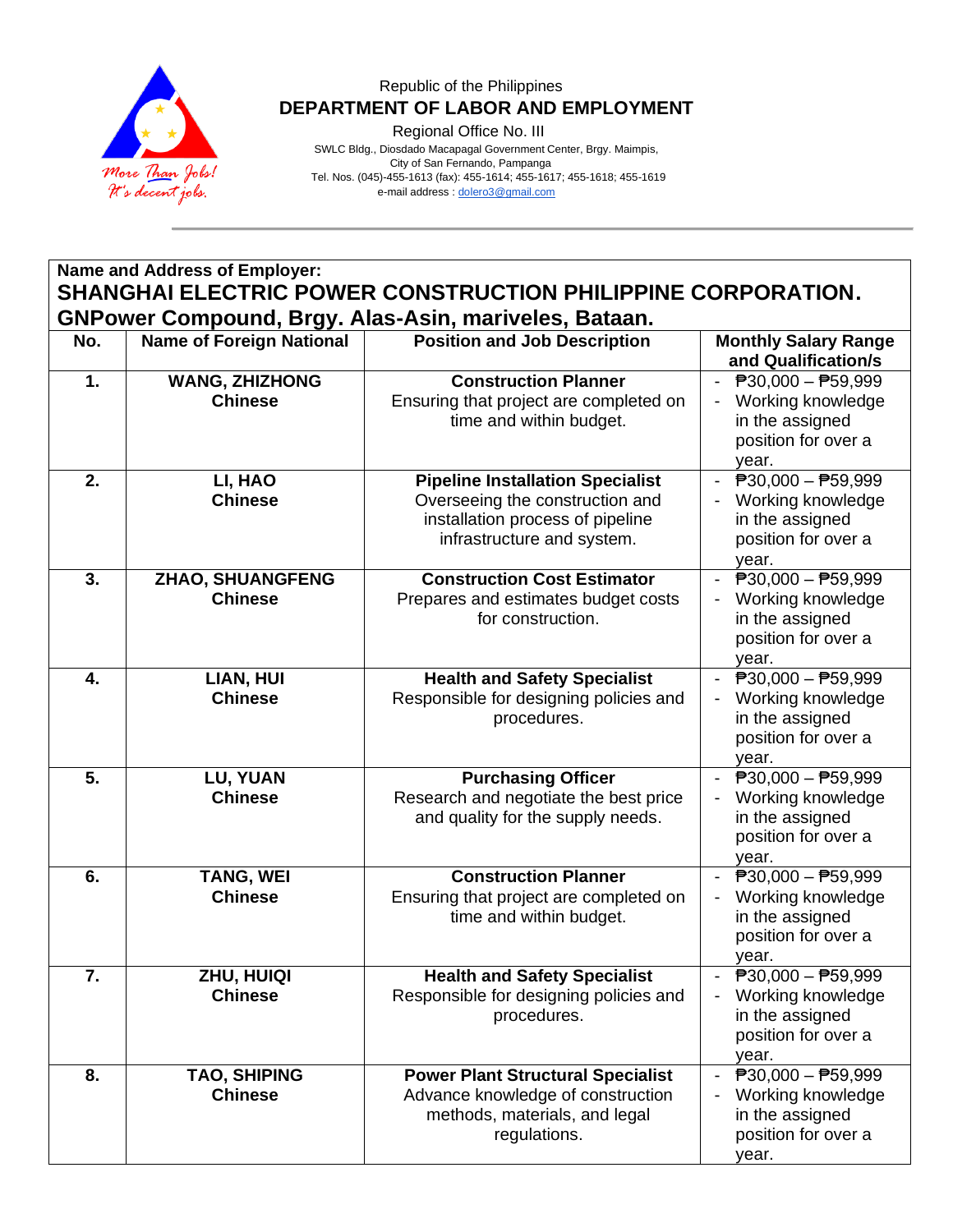

Regional Office No. III

 SWLC Bldg., Diosdado Macapagal Government Center, Brgy. Maimpis, City of San Fernando, Pampanga Tel. Nos. (045)-455-1613 (fax): 455-1614; 455-1617; 455-1618; 455-1619 e-mail address [: dolero3@gmail.com](mailto:dolero3@gmail.com)

| 9.  | <b>ZHANG, YIBIN</b>   | <b>Power Plant Structural Specialist</b> | $\overline{P}30,000 - \overline{P}59,999$                             |
|-----|-----------------------|------------------------------------------|-----------------------------------------------------------------------|
|     | <b>Chinese</b>        | Advance knowledge of construction        | Working knowledge                                                     |
|     |                       | methods, materials, and legal            | in the assigned                                                       |
|     |                       | regulations.                             | position for over a                                                   |
|     |                       |                                          |                                                                       |
|     |                       |                                          | year.                                                                 |
| 10. | LIU, JUN              | <b>Pipeline Installation Specialist</b>  | $\overline{P}30,000 - \overline{P}59,999$<br>$\overline{\phantom{a}}$ |
|     | <b>Chinese</b>        | Overseeing the construction and          | Working knowledge                                                     |
|     |                       | installation process of pipeline         | in the assigned                                                       |
|     |                       | infrastructure and system.               | position for over a                                                   |
|     |                       |                                          | year.                                                                 |
| 11. | <b>JIAN, YONGGANG</b> | <b>Construction Cost Estimator</b>       | $\overline{P}30,000 - \overline{P}59,999$                             |
|     | <b>Chinese</b>        | Prepares and estimates budget costs      | Working knowledge                                                     |
|     |                       | for construction.                        | in the assigned                                                       |
|     |                       |                                          | position for over a                                                   |
|     |                       |                                          | year.                                                                 |
| 12. | <b>CAO, JIANSHENG</b> | <b>Health and Safety Specialist</b>      | $\overline{P}30,000 - \overline{P}59,999$<br>$\sim$                   |
|     | <b>Chinese</b>        | Responsible for designing policies and   | Working knowledge                                                     |
|     |                       |                                          |                                                                       |
|     |                       | procedures.                              | in the assigned                                                       |
|     |                       |                                          | position for over a                                                   |
|     |                       |                                          | year.                                                                 |
| 13. | <b>HU, PENG</b>       | <b>Construction Crew Officer</b>         | - $P30,000 - P59,999$                                                 |
|     | <b>Chinese</b>        | Responsible for operating and            | Working knowledge                                                     |
|     |                       | maintaining various machines load.       | in the assigned                                                       |
|     |                       |                                          | position for over a                                                   |
|     |                       |                                          | year.                                                                 |
| 14. | <b>GUO, LIN</b>       | <b>Construction Crew Officer</b>         | $\overline{P}30,000 - \overline{P}59,999$                             |
|     | <b>Chinese</b>        | Responsible for operating and            | Working knowledge                                                     |
|     |                       | maintaining various machines load.       | in the assigned                                                       |
|     |                       |                                          | position for over a                                                   |
|     |                       |                                          | year.                                                                 |
| 15. | XU, HAN               | <b>Power Distribution Specialist</b>     | $\overline{P}30,000 - \overline{P}59,999$                             |
|     | <b>Chinese</b>        | Responsible for the reliability of the   | Working knowledge<br>$\overline{\phantom{a}}$                         |
|     |                       | electrical power distribution system and | in the assigned                                                       |
|     |                       |                                          | position for over a                                                   |
|     |                       | electrical utilization equipment.        |                                                                       |
|     |                       |                                          | year.                                                                 |
| 16. | <b>HUANG, JINGWEI</b> | <b>Construction Crew Officer</b>         | $\overline{P}30,000 - \overline{P}59,999$                             |
|     | <b>Chinese</b>        | Responsible for operating and            | Working knowledge                                                     |
|     |                       | maintaining various machines load.       | in the assigned                                                       |
|     |                       |                                          | position for over a                                                   |
|     |                       |                                          | year.                                                                 |
| 17. | <b>MO, WEIMING</b>    | <b>Construction Crew Officer</b>         | $\overline{P}30,000 - \overline{P}59,999$<br>$\sim$                   |
|     | <b>Chinese</b>        | Responsible for operating and            | Working knowledge                                                     |
|     |                       | maintaining various machines load.       | in the assigned                                                       |
|     |                       |                                          | position for over a                                                   |
|     |                       |                                          | year.                                                                 |
| 18. | XU, JUNMIN            | <b>Pipeline Installation Specialist</b>  | $\overline{P}30,000 - \overline{P}59,999$                             |
|     |                       |                                          |                                                                       |
|     | <b>Chinese</b>        |                                          |                                                                       |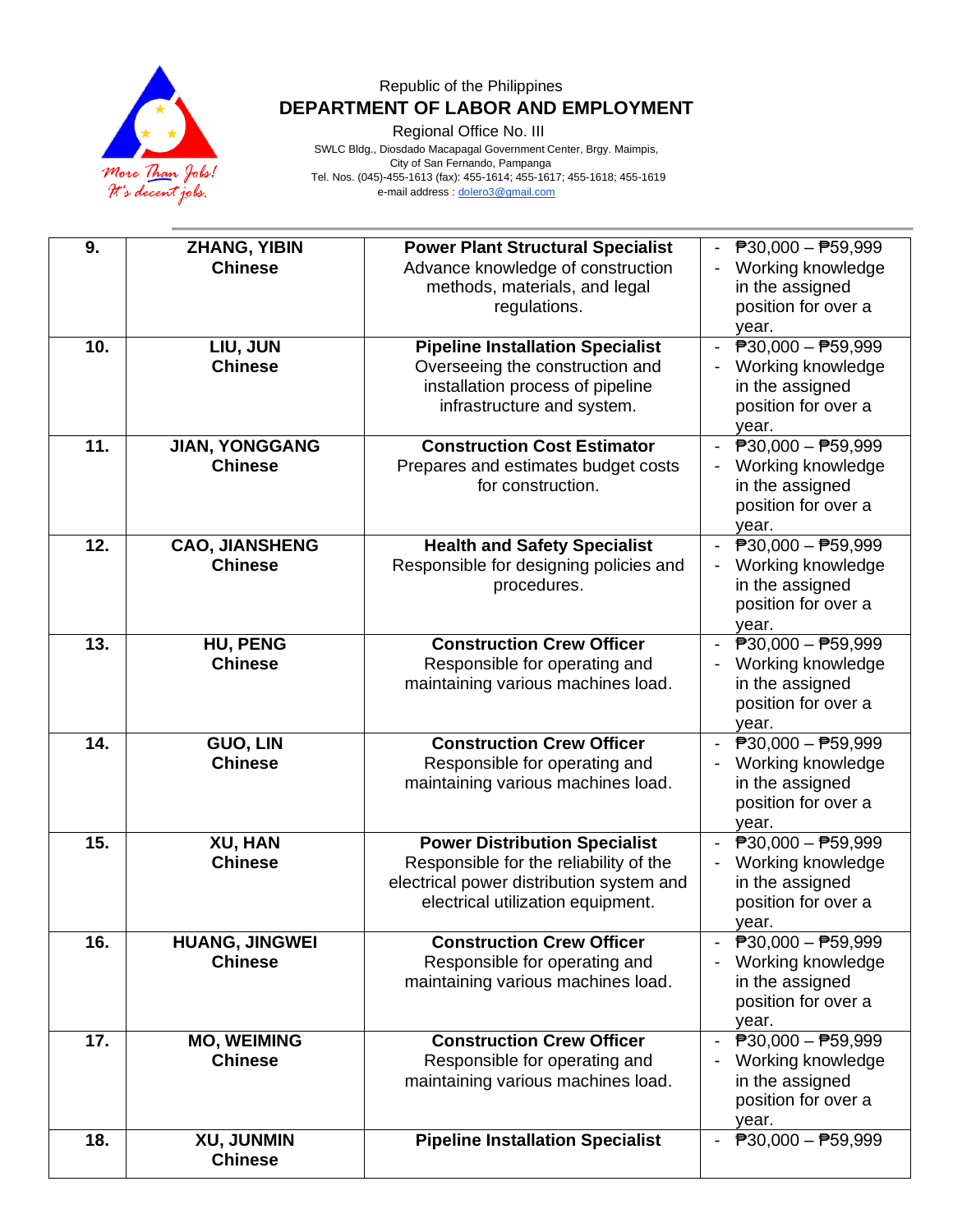

Regional Office No. III

 SWLC Bldg., Diosdado Macapagal Government Center, Brgy. Maimpis, City of San Fernando, Pampanga Tel. Nos. (045)-455-1613 (fax): 455-1614; 455-1617; 455-1618; 455-1619 e-mail address [: dolero3@gmail.com](mailto:dolero3@gmail.com)

|     |                                         | Overseeing the construction and<br>installation process of pipeline<br>infrastructure and system.                                                               | Working knowledge<br>in the assigned<br>position for over a                                                                         |
|-----|-----------------------------------------|-----------------------------------------------------------------------------------------------------------------------------------------------------------------|-------------------------------------------------------------------------------------------------------------------------------------|
|     |                                         |                                                                                                                                                                 | year.                                                                                                                               |
| 19. | <b>HUO, XIAOMING</b><br><b>Chinese</b>  | <b>Construction Inspector (Electrical</b><br>Section)<br>Responsible for inspecting the<br>installation of electrical systems and<br>equipment.                 | $\overline{P}30,000 - \overline{P}59,999$<br>$\blacksquare$<br>Working knowledge<br>in the assigned<br>position for over a<br>year. |
| 20. | <b>ZHANG, HAICHAO</b><br><b>Chinese</b> | <b>Power Distribution Specialist</b><br>Responsible for the reliability of the<br>electrical power distribution system and<br>electrical utilization equipment. | $P30,000 - P59,999$<br>Working knowledge<br>in the assigned<br>position for over a<br>year.                                         |
| 21. | LIU, YUMING<br><b>Chinese</b>           | <b>Construction Inspector (Electrical</b><br>Section)<br>Responsible for inspecting the<br>installation of electrical systems and<br>equipment.                 | $\overline{P}30,000 - \overline{P}59,999$<br>Working knowledge<br>in the assigned<br>position for over a<br>year.                   |
| 22. | <b>BIAN, CHAOLONG</b><br><b>Chinese</b> | <b>Power Plant Structural Specialist</b><br>Advance knowledge of construction<br>methods, materials, and legal<br>regulations.                                  | $\overline{P}30,000 - \overline{P}59,999$<br>$\blacksquare$<br>Working knowledge<br>in the assigned<br>position for over a<br>year. |
| 23. | <b>DING, FENGJING</b><br><b>Chinese</b> | <b>Power Plant Structural Specialist</b><br>Advance knowledge of construction<br>methods, materials, and legal<br>regulations.                                  | $\overline{P}30,000 - \overline{P}59,999$<br>Working knowledge<br>in the assigned<br>position for over a<br>year.                   |
| 24. | <b>CHENG, LONG</b><br><b>Chinese</b>    | <b>Pipeline Installation Specialist</b><br>Overseeing the construction and<br>installation process of pipeline<br>infrastructure and system.                    | $\overline{P}30,000 - \overline{P}59,999$<br>Working knowledge<br>in the assigned<br>position for over a<br>year.                   |
| 25. | <b>WANG, MINGJI</b><br><b>Chinese</b>   | <b>Power Distribution Specialist</b><br>Responsible for the reliability of the<br>electrical power distribution system and<br>electrical utilization equipment. | $\overline{P}30,000 - \overline{P}59,999$<br>Working knowledge<br>in the assigned<br>position for over a<br>year.                   |
| 26. | PEI, ZHIYONG<br><b>Chinese</b>          | <b>Warehouse Officer</b><br>In charge of inventory in a warehouse or<br>similar space.                                                                          | $\overline{P}30,000 - \overline{P}59,999$<br>Working knowledge<br>in the assigned<br>position for over a<br>year.                   |
| 27. | <b>ZHU, MINGSHAN</b><br><b>Chinese</b>  | <b>Construction Cost Estimator</b><br>Prepares and estimates budget costs<br>for construction.                                                                  | $\overline{P}30,000 - \overline{P}59,999$<br>Working knowledge<br>in the assigned                                                   |